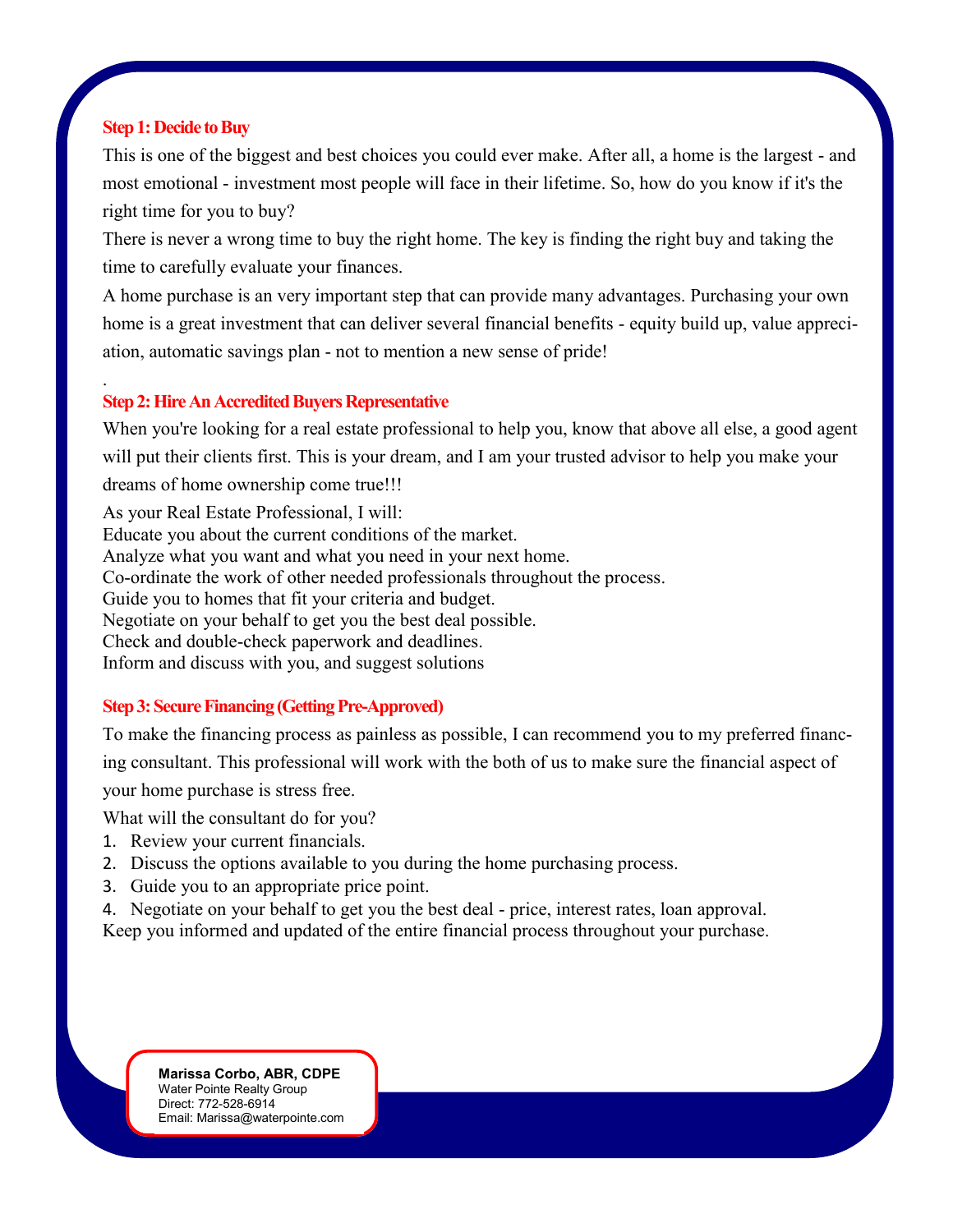### **Step 4: Find Your Home**

Know you are ready to begin your search. But how or where do you start? There are a lot of homes out there, and diving in without a guide can become overwhelming and confusing. I will help you accurately pinpoint homes that fit your criteria. The right home will meet all your important needs, and as many of your additional wants as possible. Then we will schedule a day and time to preview the homes of your choice.

## **Step 5: Make an Offer**

Once we have found a home you love, the next step is deciding on what to offer. It's important to remember that a home is an investment. I will provide you with information on other properties in the neighborhood to help you ensure you make an informed decision when it comes to price. You can rest assure I will explain and guide you through the offer process from start to finish.

Things you should consider when deciding on the best price point are:

List price - Start with the price point that the home is listed at. This will give you a base when looking at the home's value.

Market Analysis – I will give you an idea of comparable home values in the neighborhood to help you decide if the price point is on par.

Improvements – I can give you a list of improvements made to the home and help you determine its market value.

## **Step 6: Perform Due Diligence A (Inspections Period) & B (Loan Commitment)**

In this step a buyer will be performing their inspections  $\&$  obtaining their loan commitment. The home inspections are normally done with in the first 7 to 10 days after the effective date on the contract. Once you have completed your home inspections and have accept the condition of the home then you move forward to the loan commitment. The loan commitment is due approx. 30 days from the effective date on your contract. In these 30 days you and your lender will be working hand in hand to collect necessary information that is needed to approve your loan in the allotted time frame.

### **Step 7: Getting Ready to Close**

This is what to expect during the last week or two before closing

The Title Company or Attorney will run a title search & exam A title commitment will be issued in your name The Title Company or Attorney request closing documents from your lender The Title Company or Attorney will prepare your closing statement

**Marissa Corbo, ABR, CDPE** Water Pointe Realty Group Direct: 772-528-6914 Email: Marissa@waterpointe.com